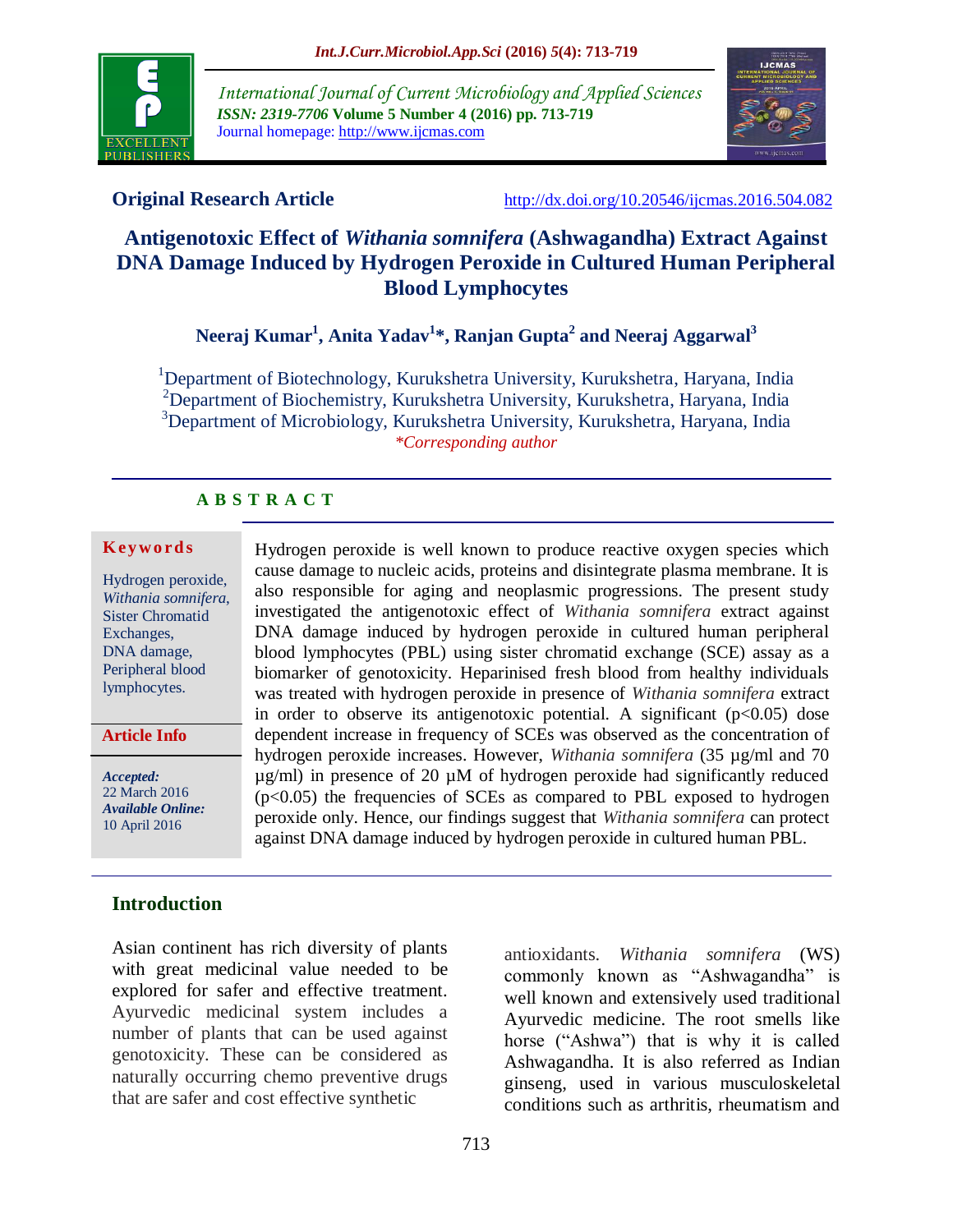also used for disease prevention in athletes as well as during pregnancy (Bone *et al*., 1996). The active ingredients of Ashwagandha include alkaloids (isopelletierine, anaferine, cuscohygrine, anahygrine, etc.), steroidal lactones (withanolides, withaferins) and saponins. (Mishra *et al*., 2000). The root extracts of Ashwagandha has been studied widely and shown anti-oxidant, anti-arthritic, antiinflammatory, anti-stress, analgesic, antipyretic, and immunological properties (Davis and Kuttan, 2002, Umadevi *et al*., 2012, Gupta and Singh, 2014).

Oxidative stress involves production of reactive oxygen species (ROS) which cause damage to nucleic acids, proteins and disintegrate plasma membrane. It is also responsible for aging, neoplasmic progressions and several chronic neurogenerative diseases (Daroui *et al*., 2004). Hydrogen peroxide  $(H_2O_2)$  is well known for generating reactive oxygen species (ROS) that are responsible for DNA damage (Marilia de arruda *et al*., 1990).

Sister chromatid exchanges (SCEs) involve interchanges of DNA replication products between sister chromatids at apparently homologous loci, suggested to represent homologous recombination repair of DNA double strand breaks (Sonoda *et al*., 1999). They are analysed from 2nd division metaphases using a staining method based on sister chromatid differentiation by bromodeoxyuridine labelling. They occur as a normal event during cell cycle but due to stress conditions their frequency increases which indicated the extent of DNA damage.

Keeping in mind adverse effects of  $H_2O_2$ , the present study was focused on protective effect of Ashwagandha against  $H_2O_2$ induced genotoxic damage in cultured human peripheral blood lymphocytes (PBL) using sister chromatid exchange assay as a

biomarker of genotoxicity.

### **Materials and Methods**

### **Preparation of Extract**

*Withania somnifera* (Ashwagandha) extract was prepared from commercially available tablets. Each tablet contained1 mg of Ashwagandha. The stock solution (1mg/ml) was prepared in DMSO, sterile filtered  $(0.22 \mu m)$  and stored at -20 $^{\circ}$ C until use.

## **Subjects and Sampling**

5 ml venous blood was taken from healthy individuals in vacutainer tubes containing sodium heparin as an anticoagulant for lymphocyte culture set up. A consent form and questionnaire was also got filled by the donors for their health status history and consent. All the individuals participated in the study were men of age group 18 to 30 years and were bonafide resident of Haryana state, North India (Aryan race). The protocol was duly approved by human ethical committee of Kurukshetra University.

#### **Human Lymphocyte Culture**

Short term PBL cultures were set up using earlier studied technique of Moorhead *et al*. 1960 with minor modifications. Cultures were set up in duplicate by adding (0.4 ml) whole heparinized blood into 5 ml of RPMI 1640 culture medium (Himedia) containing L-glutamine (1%), fetal calf serum (20%) (Himedia), penicillin (100 UI/ml) and streptomycin (100  $\mu$ g/ml) solution (Himedia), and phytohaemagglutinin (2%) (Bangalore genei). The cultures were incubated in 5 %  $CO<sub>2</sub>$  at 37 °C for 72 hours.

#### **Sister Chromatid Exchange Assay**

For SCE analysis, 5-bromo-2-deoxyuridine (Sigma) was added after 24 hours of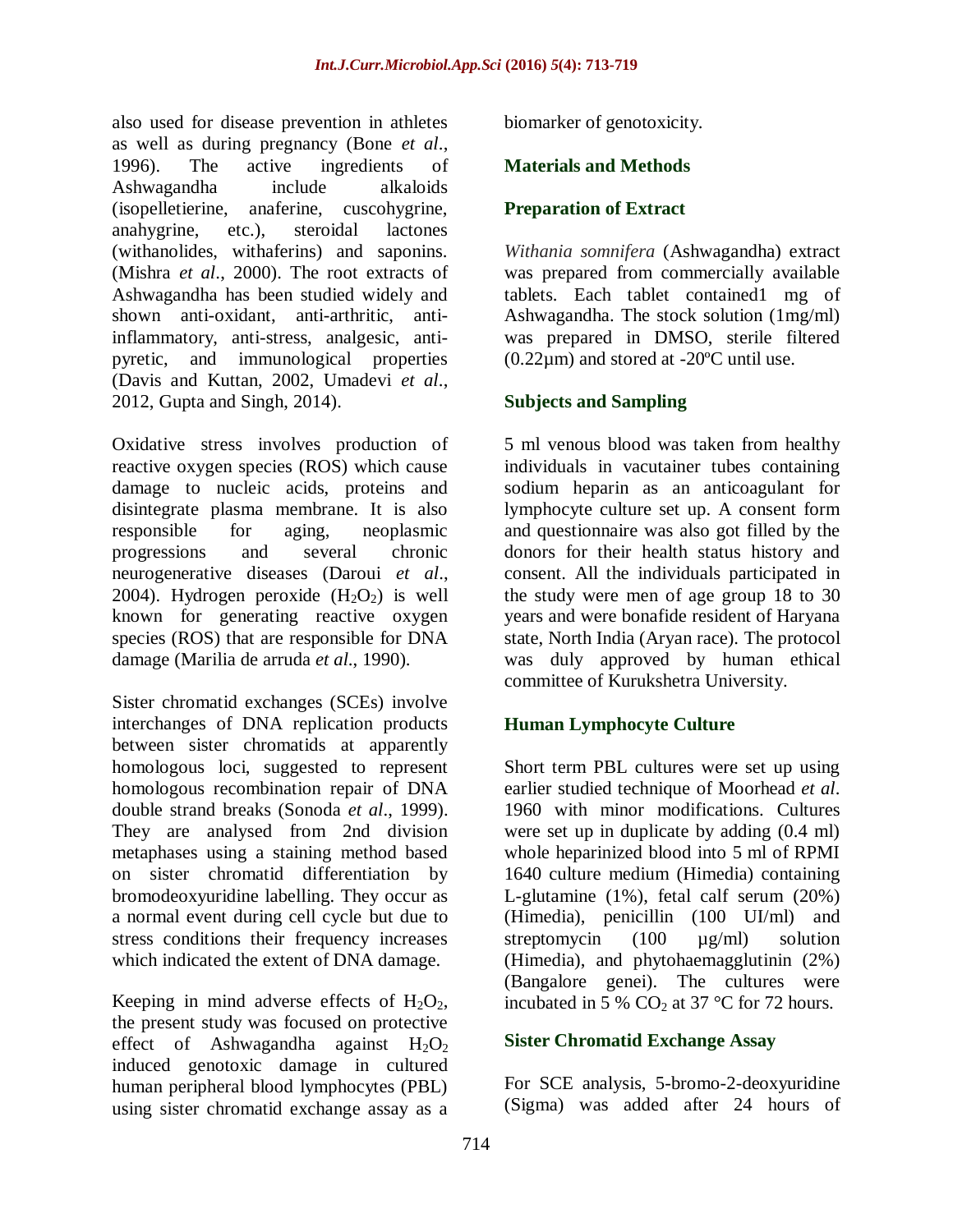incubation in final concentration of 10  $\mu$ g/ml of culture.  $H_2O_2$  was added at the beginning of culture in concentrations ranging from 10 to 30 µM. Out of these concentrations, maximum genotoxic dose of  $H_2O_2$  *i.e.* 20 µM was chosen to check the ameliorative effect of Ashwagandha.

To check ameliorative potential of Ashwagandha against  $H_2O_2$ , cultures were set up separately having various combinations of Ashwagandha and  $H_2O_2$ . In one set up, heparinised fresh blood was treated with 20  $\mu$ M of H<sub>2</sub>O<sub>2</sub> along with 35 µg/ml of Ashwagandha while in other 70 µg/ml concentrations of Ashwagandha was added against 20  $\mu$ M concentration of H<sub>2</sub>O<sub>2</sub>.

Blood was also treated with Ashwagandha alone to check its genotoxic effects, if any. Blood without  $H_2O_2$  and Ashwagandha served as a control while blood having Dimethylsulphoxide (DMSO) was taken as negative control. The cultures were then incubated for 72 hours at 37 °C and 5 % CO2. Colchicine (Sigma) was added 45 minutes (min) prior to the harvesting in final concentration of 0.2 µg/ml.

The cells were harvested by centrifugation, and then treated with hypotonic solution (0.075 M KCl) and fixed in methanol: acetic acid (3:1). From a suspension of fixed cells, slides were prepared by the air drying method, and stained with Hoechst 33258 (Sigma) and 4% Giemsa stain (Himedia) solution following the method of Perry and Wolff (Perry and Wolff, 1974). For calculating the frequency of SCE per cell, 50 metaphase plates were analyzed.

### **Statistical Analysis**

All treatments were performed in duplicates and results were expressed as means  $\pm$  S.E. The student t test was used for calculating the statistical significance using SPSS 16.0.

#### **Results and Discussion**

#### **Sister Chromatid Exchange (SCE) Analysis**

In present study, SCE assay was carried out in Human PBL for evaluation of antimutagenic potential of Ashwagandha against  $H_2O_2$ . Treatment of Human PBL with  $H_2O_2$ had proved its genotoxic nature as there was dose dependent increase in frequency of SCEs was observed due to change in concentration of  $H_2O_2$  from 10  $\mu$ M to 30 $\mu$ M (Table 1 and figure 1).

Ashwagandha had shown ameliorative effect in dose dependent manner against  $H_2O_2$  as there was significant reduction (P<0.05) in frequency of SCEs (P<0.05) as compared to the PBL treated with  $H_2O_2$  only (Table 2 and figure 2). Ashwagandha was also analyzed for any genotoxic effect in absence of  $H_2O_2$ and no significant increase in SCEs was found with the doses of Ashwagandha used *i.e*. 35 and 70µg/ml, as compared to untreated PBL (Table 3).

| Hydrogen peroxide $(\mu M)$ | <b>Metaphase Scored</b> | $SCE/Cell + SE$    |
|-----------------------------|-------------------------|--------------------|
| Untreated                   | 50                      | $2.93 \pm 0.33$    |
|                             | 50                      | $3.95 \pm 0.32$    |
|                             | 50                      | $4.60 \pm 0.29$    |
|                             | 50                      | $7.33 \pm 0.70^a$  |
|                             | 50                      | No Differentiation |

**Table.1** Mutagenic Effect of Hydrogen Peroxide

<sup>a</sup>P<0.05 (Significant as compared to untreated)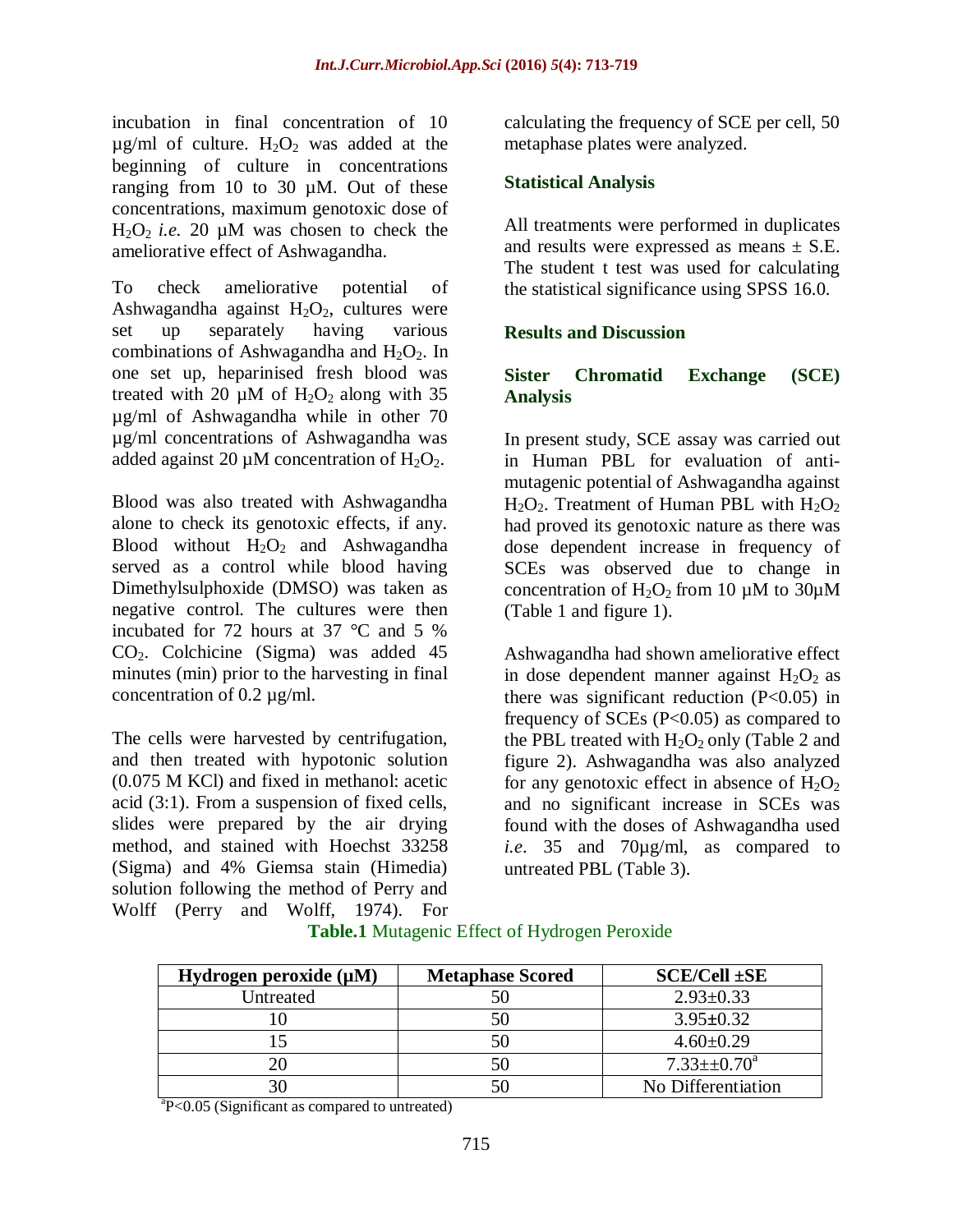| Hydrogen peroxide $+$               | <b>Metaphase Scored</b> | $SCE/Cell + SE$              |
|-------------------------------------|-------------------------|------------------------------|
| Ashwagandha ( $\mu$ M + $\mu$ g/ml) |                         |                              |
| Untreated                           | 50                      | $2.93 \pm 0.33$              |
| $20 + 00$                           | 50                      | $7.33 \pm 0.70$              |
| $20 + 35$                           | 50                      | $5.13 \pm 0.48$ <sup>b</sup> |
| $20 + 70$                           | 50                      | $4.06 \pm 0.57^b$            |
| $DMSO(20 \mu l)$                    | 50                      | $2.57 \pm 0.19$              |

#### **Table.2** Antigenotoxic Effect of Ashwagandha against H<sub>2</sub>O<sub>2</sub> Induced DNA Damage

<sup>b</sup>P<0.05 (Significant as compared to Hydrogen peroxide treatment)

#### **Table.3** Non-mutagenic Effect of Ashwagandha

| Ashwagandha<br>Treatment (µg/ml) | <b>Metaphase Scored</b> | $SCE/Cell$ $\pm SE$          |
|----------------------------------|-------------------------|------------------------------|
| Untreated                        |                         | $2.93 \pm 0.33$              |
| 35                               | 50                      | $3.01 \pm 0.11$ <sup>c</sup> |
|                                  |                         | $3.06 \pm 0.23$ <sup>c</sup> |

P>0.05(Non-significant as compared to untreated)

## **Figure.1** Induction of SCE in Cultured Human PBL by  $H_2O_2$



**Figure.2** Reduction in SCE Frequency by Ashwagandha against H<sub>2</sub>O<sub>2</sub> Treated Cultured Human PBL



(Control: Untreated, H<sub>2</sub>O<sub>2</sub>: Hydrogen Peroxide, A: Ashwagandha, DMSO: Dimethyl Sulphoxide)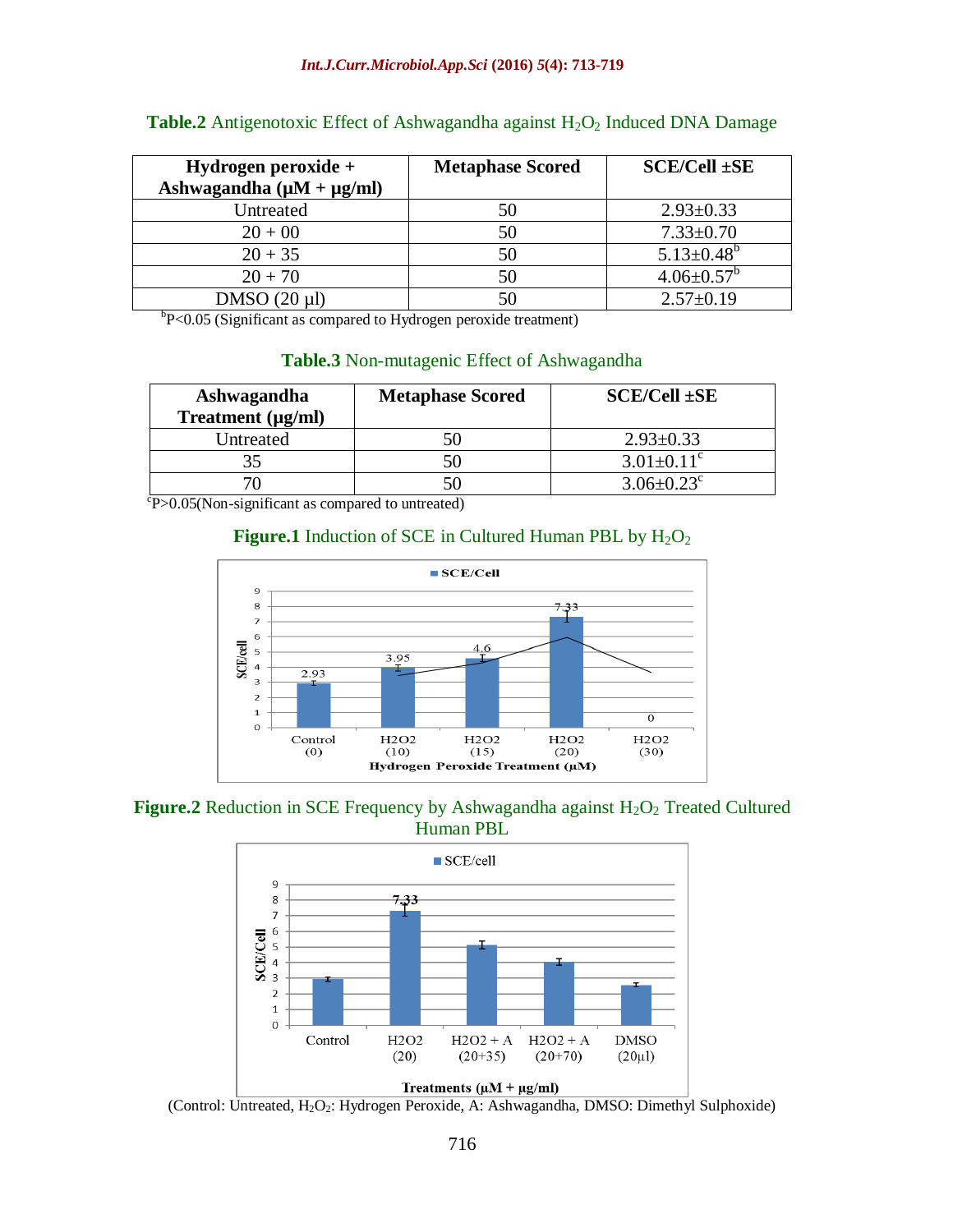Hence, on the basis of above findings, we suggest that hydrogen peroxide is toxic to human lymphocytes while Ashwagandha can ameliorate the DNA damage induced by hydrogen peroxide in cultured human PBL.

Genotoxicity assessment provides a tool to analyses individual susceptibility to certain chemicals used in routine. Genotoxicity found to have a direct relationship with cancer risk (Hagmar *et al.,* 1998). In present study, we found that Ashwagandha had ameliorative effect against the  $H_2O_2$  induced genotoxicity. We observed that the PBL exposed to 10-30  $\mu$ M of H<sub>2</sub>O<sub>2</sub> had shown dose dependent increase in SCE frequency. Similar to our findings, several reports are available in literature supporting the genotoxicity of  $H_2O_2$ . Salvia *et al.* (1999) had found that  $H_2O_2$  (10<sup>-4</sup> M) had significantly increased the chromosomal aberrations as well as SCE in cultured PBL. Genotoxic potential of  $H_2O_2$  was also studied by Siddique *et al*. (2009a, 2009b). They observed that 50, 100 and 200 μM of  $H<sub>2</sub>O<sub>2</sub>$  had significantly increased the lipid peroxidation, SCEs and micronuclei frequency in dose dependent manner. Similarly, Beevi *et al*. (2010) also reported that  $H_2O_2$  induced the DNA damage in human lymphocytes. They incubated the lymphocytes with series of concentrations (0-500 $\mu$ M) of H<sub>2</sub>O<sub>2</sub> for 10 minutes and observed that treatment with  $H_2O_2$  had reduced the cell viability in dose dependent manner. They observed apparent DNA damage at concentrations above 50 μM and maximum cell death as well as DNA damage was observed at 200 μM concentration of  $H_2O_2$ .

The results of the present study support the ameliorative role of Ashwagandha against  $H_2O_2$ . Similar to our findings, protective effects of Ashwagandha root extract against hydrogen peroxide and β-amyloid (1-42)-

induced cytotoxicity in differentiated PC12 cells (Cell line derived from rat adrenal medulla) was observed by Kumar *et al.*  (2010) using MTT assay. Their results suggest that pretreatments of differentiated PC12 cells with aqueous root extract of Ashwagandha had significantly protected the differentiated PC12 cells against both H<sub>2</sub>O<sub>2</sub> and β-amyloid  $(1-42)$  induced cytotoxicity. Similarly, Bernhardt *et al*. (2011) also observed the antigenotoxic effect of ashwagandha against DNA damage induced by commercial grade malathion (CGM) in mice leucocytes using comet assay. They observed that leucocytes treated with ashwagandha had less damaging index (DI) and percentage of lesioned cells as compared to CGM treated leucocytes.

Application of doxorubicin (Dox) for the treatment of cancer is restricted due to its severe side effects. Fong *et al*. (2012) observed that combination of Dox with ashwagandha had significantly minimized the ill effects of Dox. Treatment of various epithelial ovarian cancer cell lines (A2780, A2780/CP70 and CaOV3) with combination of ashwagandha and Dox showed a time and dose-dependent synergistic effect on inhibition of cell proliferation and induction of cell death, thus reducing the dosage requirement of Dox. Ashwagandha leaf extract was also found to protect the albino mice against toxicity induced by lead nitrate (Kumar *et al*. 2014). They observed that pretreatment of C6 (glioma cell line) cells with 0.1% Ashwagandha extract had significantly protect the cells against the toxicity caused by 25  $\mu$ M to 400  $\mu$ M of lead nitrate. They also analysed the protective effect of ashwagandha under *in vivo* conditions in young male albino rats and observed that Ashwagandha also provided a significant protection to lipid peroxidation (LPx) levels, catalase, and superoxide dismutase (SOD) in brain tissue as well as peripheral organs,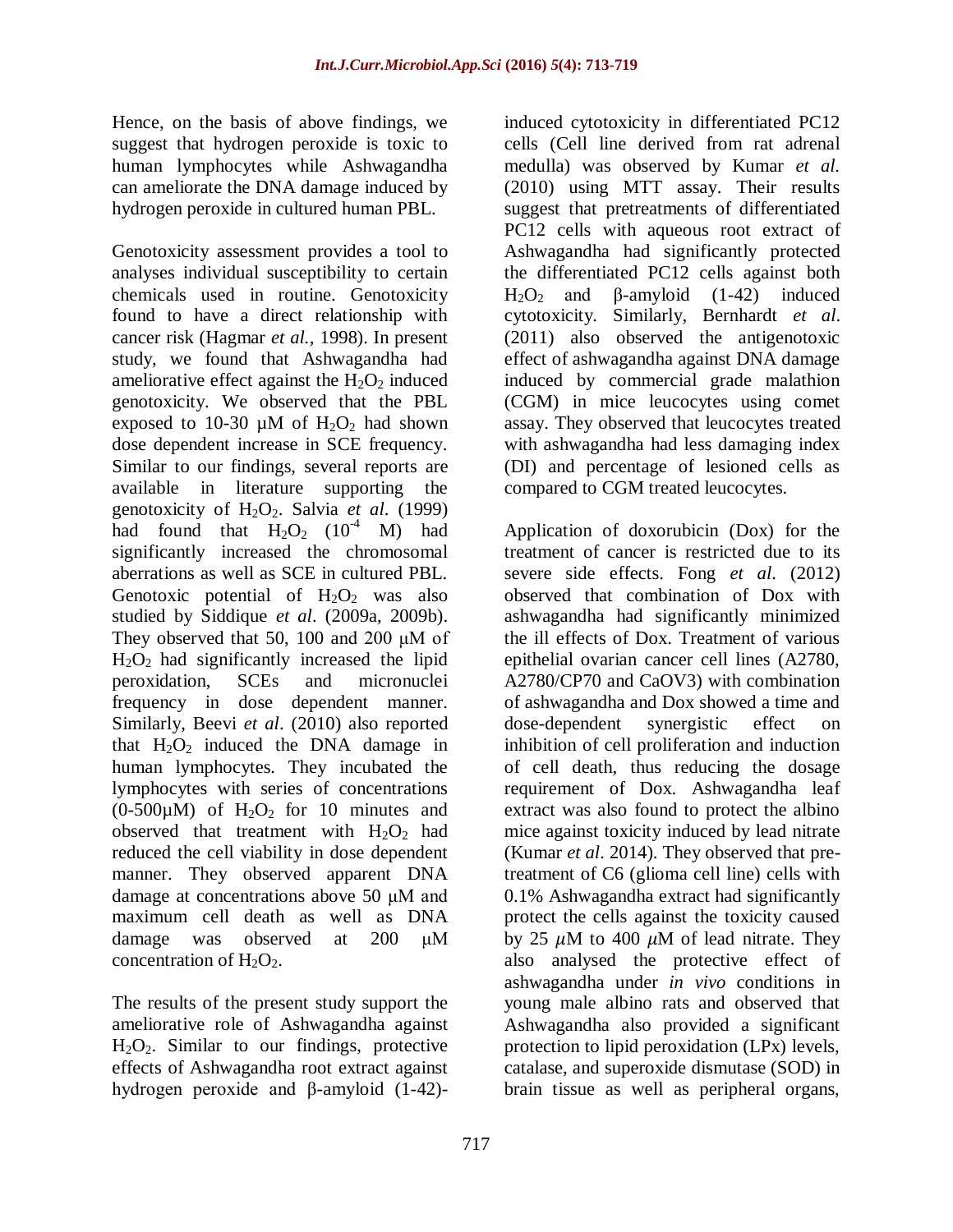liver and kidney, suggesting its ability to act as a free radical scavenger protecting cells against toxic insult.

Present study has shown an increase in DNA damage in dose dependent manner when the PBL were treated with hydrogen peroxide. However, Ashwagandha had significantly reduced the DNA damage induced by  $H_2O_2$ suggested the use of indigenous herbs, shrubs to develop safer medicine.

## **Conflict of Interest**

The authors declare that there is no conflict of interest regarding the publication of this article.

#### **Acknowledgement**

This work was proposed and guided by Dr. Anita Yadav. The work was carried out in Animal Biotechnology Laboratory, Department of Biotechnology, Kurukshetra University, Kurukshetra (Haryana), India. We are thankful to all blood donors for their useful contribution in our research.

## **References**

- Bevi, S.S., Maagamori, L.N., Reddy, L.V. 2010. Protective effect of *Raphanus sativus* on H2O2 induced oxidative damage in human lymphocytes. *World J. Mocrobiol. Biotechnol.*, 26: 1519– 1525.
- Bone, K. 1996. Clinical Applications of Ayurvedic and Chinese Herbs. Monographs for the Western Herbal Practitioner. Australia, *Phytother.,* Press: 137–141.
- Daroui, P., Desai, S.O., Li, T.K., Liu, A.A., Liu, L.F. 2004. Hydrogen peroxide induces topoisomerase in mediated DNA damage and cell death. *J. Biol. Chem.*, 279: 14587–14595.
- Davis, L., Kuttan, G. 2002. Effect of Withania somnifera on CTL activity. *J. Exp. Clin. Cancer Res.*, 21: 115– 118.
- Gupta, A., Singh, S. 2014. Evaluation of anti-inflammatory effect of Withania somnifera root on collagen-induced arthritis in rats. *Pharm Biol.,* 52(3): 308–320.
- Hagmar, L., Bonassi, S., Stromberg, U., Brogger, A., Knudsen, L.E., Norppa, H., Reuterwall, C. 1998. Chromosomal aberrations in lymphocytes predict human cancer: a report from the European Study Group on Cytogenetic Biomarkers and Health (ESCH). *Cancer Res.,* 58: 4117–4121.
- Mishra, L.C., Singh, B.B., Dagenais, S., 2000. Scientific basis for the therapeutic use of Withania somnifera (ashwagandha): a review. *Alt. Med. Rev.,* 5: 334–346.
- Moorhead, P.S., Nowell, P.C., Mellmam, W.J., Battips, D.M., Hungerford, D.A. 1960. Chromosome preparations of leukocytes cultured from human peripheral blood. *Expi. Cell Res.*, 20: 613–61.
- Perry, P., Wolff, S. 1974. New Giemsa method for the differential staining of sister chromatids. *Nature,* 251(5471): 156–8.
- Salvia, R., De., Fiore, M., Aglitti, T., Festa, F., Ricordy, R., Cozzi, R. 1999. Inhibitory action of melatonin on H2O2- and cyclophosphamideinduced DNA damage. *Mutagen,*  14(1): 107–112.
- Siddique, Y.H., Afzal, M. 2009. Protective effect of apigenin against hydrogen peroxide induced genotoxic damage on cultured human peripheral blood lymphocytes. *J. Appl. Biomed.,* 7: 35– 43.
- Siddique, Y.H., Beg, T., Afzalm M. 2009. Protective effect of ascorbic acid